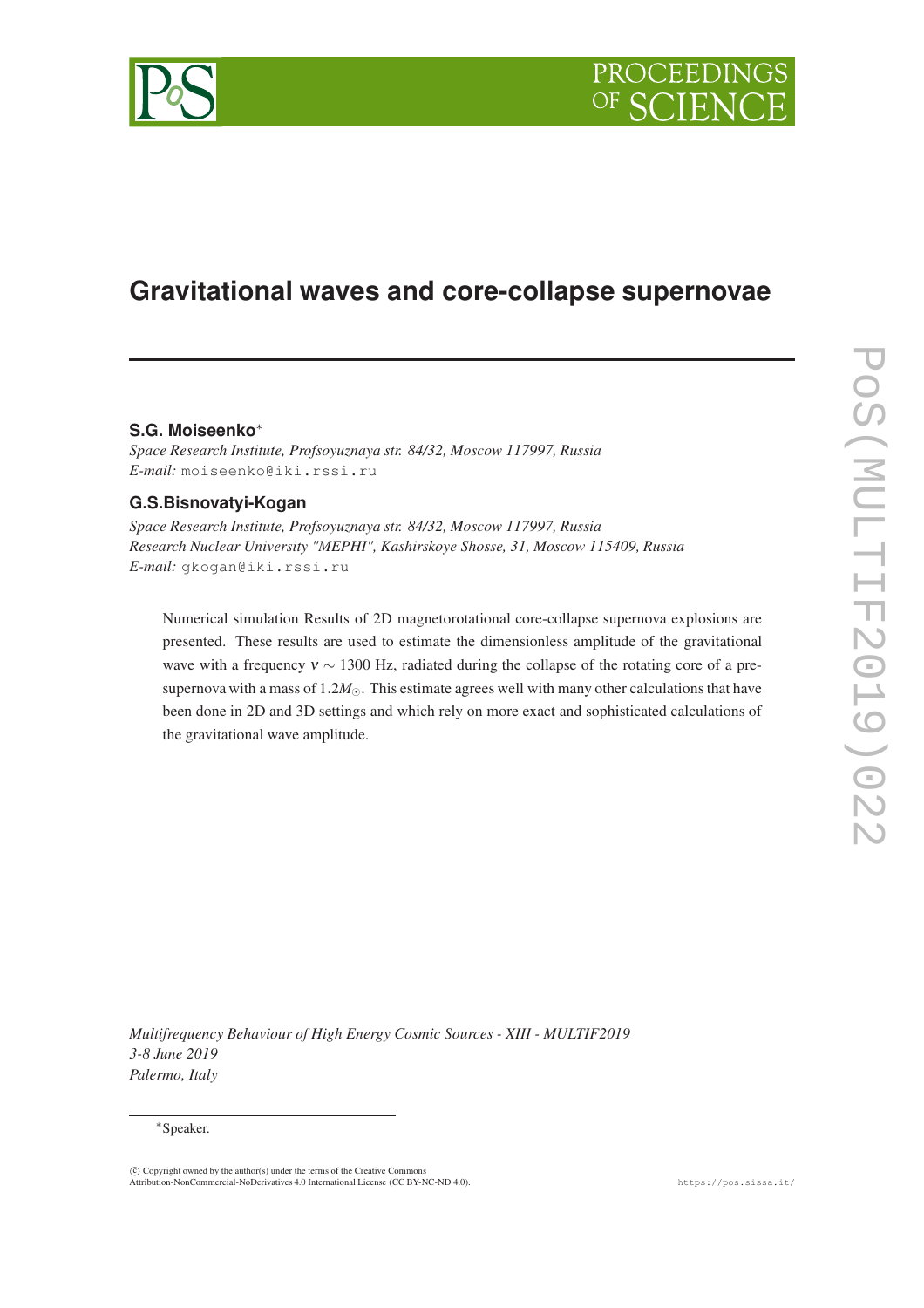## 1. Introduction

One of the complicated and not solved to the end problems of modern astrophysics is clarification of the physical mechanism of core collapse supernova explosion. One dimensional ( spherically symmetrical) simulations of the problem did not succeed. Main forces today are directed to 2D and 3D numerical models.

Physical mechanism of core collapse supernova explosion based on neutrino radiation (neutrino driven supernovae) was simulated numerically many times with sophisticated physics (detailed calculations of neutrino transport including neutrino oscillations, modern equations of state). But up to know these simulations either did not lead to the explosion, or the explosion supernova energy was not enough to fit observational data.

The core-collapse supernova neutrino driven explosions are numerically simulated by many scientific groups in the world (see for example, [1] and reference therein).

In 1970 G.S.Bisnovatyi-Kogan [2] suggested physical mechanism of core collapse supernova which takes into account rotation and magnetic field. The idea of the magnetorotational(MR) mechanism consists of angular momentum transfer outwards using magnetic field, which is twisting due to the differential rotation. The toroidal component of the magnetic field is amplifying with time what leads to increasing of the magnetic pressure and generating the supernova shock. The MR supernovae explosions are always asymmetrical hence the gravitational waves(GW) will be emitted in the process of the core collapse. In the paper we estimate the GW signal from our numerical simulations of MR supernovae. This estimate agrees well with many other calculations that have been done in 2D and 3D settings and which rely on more exact and sophisticated calculations of the gravitational wave amplitude.

## 2. Magnetorotational supernova explosion

We use set of MHD equations with infinite conductivity and self-gravitation:

$$
\frac{\mathrm{d}\mathbf{x}}{\mathrm{d}t} = \mathbf{u}, \quad \frac{\mathrm{d}\rho}{\mathrm{d}t} + \rho \,\mathrm{div}\mathbf{u} = 0,
$$

$$
\rho \frac{du}{dt} = -\text{grad}\left(p + \frac{H \cdot H}{8\pi}\right) + \frac{\text{div}(H \otimes H)}{4\pi} - \rho \text{grad}\Phi,
$$
\n
$$
\rho \frac{d}{dt} \left(\frac{H}{\rho}\right) = H \cdot \nabla u, \quad \Delta \Phi = 4\pi G \rho,
$$
\n
$$
\rho \frac{d\varepsilon}{dt} + p \text{div}u = F_V(\rho, T), \quad P = P(\rho, T), \quad \varepsilon = \varepsilon(\rho, T),
$$
\n(2.1)

where  $\frac{d}{dt} = \frac{\partial}{\partial t} + \mathbf{u} \cdot \nabla$  - full time derivative,  $\mathbf{x} = (r, \varphi, z)$ ,  $\mathbf{u}$  - velocity vector,  $\rho$  - density,  $p$  - pressure,  $H = (H_r, H_\phi, H_z)$ -magnetic field,  $\Phi$  - gravitational potential,  $\varepsilon$  - internal energy,  $G$  - gravitational constant,  $\mathbf{H} \otimes \mathbf{H}$  - rank 2 tensor.  $F_v(\rho, T)$  - neutrino losses.

We suppose axial symmetry ( $\frac{\partial}{\partial \varphi} = 0$ ) and equatorial symmetry to the equatorial plane(*z* = 0).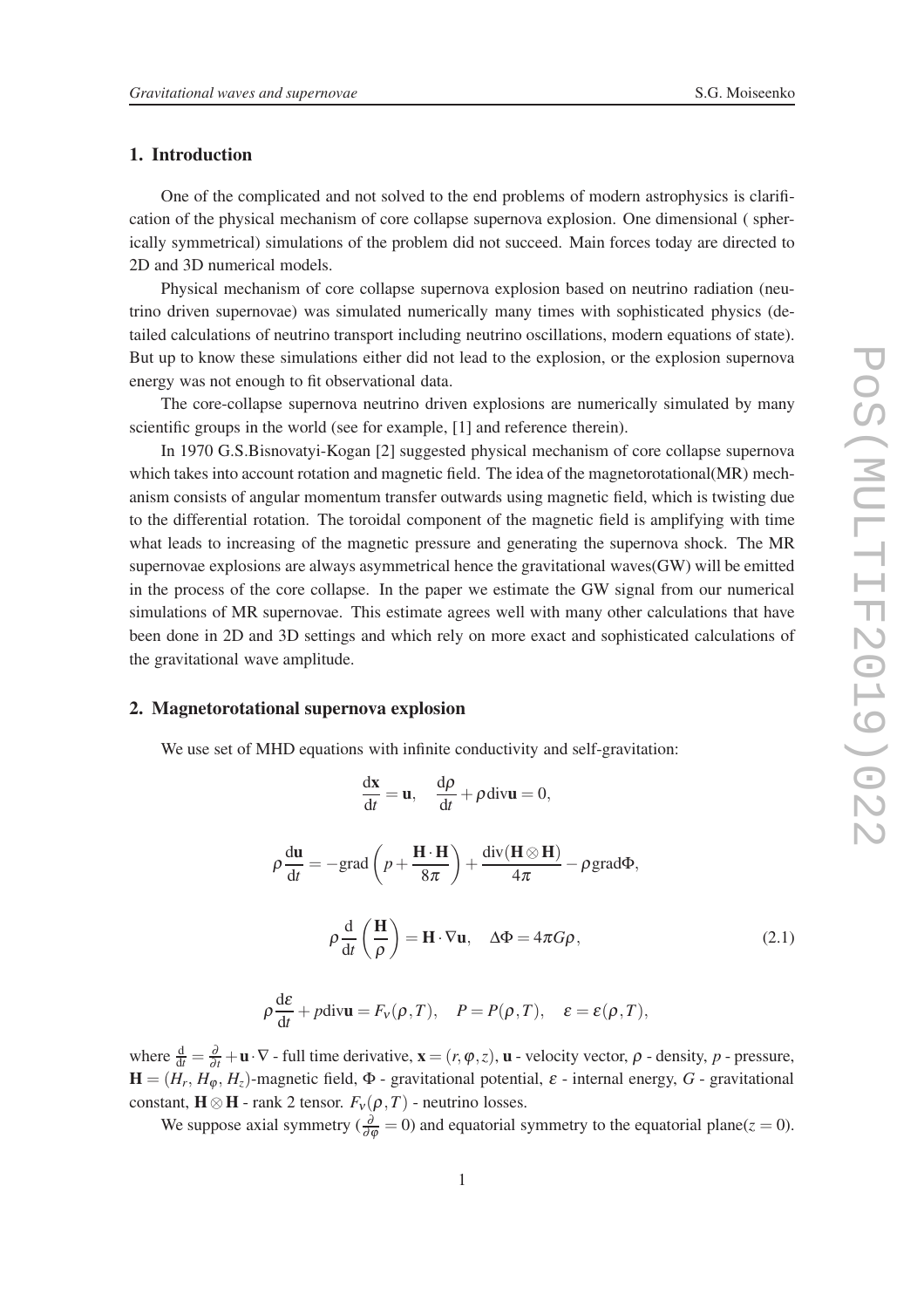Simulation of the problem was done in bounded area. Outside the area the density of the matter was expected equal zero ( $\rho = 0$ ), while the poloidal components of the magnetic filed  $H_r$ ,  $H_z$  could be nonzero.

Additional condition - divergence-free of the magnetic field div $H = 0$ .



Figure 1: The Lagrangian triangular grid and the ratio of the toroidal magnetic energy *Etor* to the poloidal magnetic energy  $E_{pol}$ ,  $\frac{E_{tor}}{E_{pol}}$  at  $t = 265$ ms for the case  $H_0 = 10^9$ G,  $E_{rot0}/E_{grav0} = 1\%$ .

MR explosion with the initial quadrupole-like magnetic field was described in detail in the paper [3]. After the core collapse the pre SN rotates differentially. The toroidal component of the magnetic field appears and grows linearly with time at the initial stage of the MR explosion. When the toroidal magnetic field reaches some certain value its linear growth changes to the exponential growth of the toroidal and poloidal components due to the onset of the MDRI. A toy model for the qualitative explanation of the MDRI in MR supernova was suggested in [3]. MR supernova explosion with initial quadrupole-like magnetic field results in explosion which develops mainly near equatorial plane.

Simulations of the MR supernova with the initial magnetic field of dipole-like symmetry leads to the qualitatively different result in the shape of explosion [4]. In this case the MR explosion develops mainly along the axis of rotation and forms mildly collimated proto jet.

The protojet found in our simulations could be collimated when it develops in the extended envelope of the massive star - the progenitor of the core collapse supernova.

MDRI leads to the formation of chaotic magnetic field structure. In the case of finite conductivity the reconnection of the magnetic field could be important. We have estimated characteristic time of the reconnection of the magnetic field using results of our simulations [4]. We found that characteristic time for the reconnection of the magnetic field for supernova parameters used in our simulations is  $\approx$  5s. The MR supernova explosion time in our simulations is  $\approx$  0.5 – 1s what is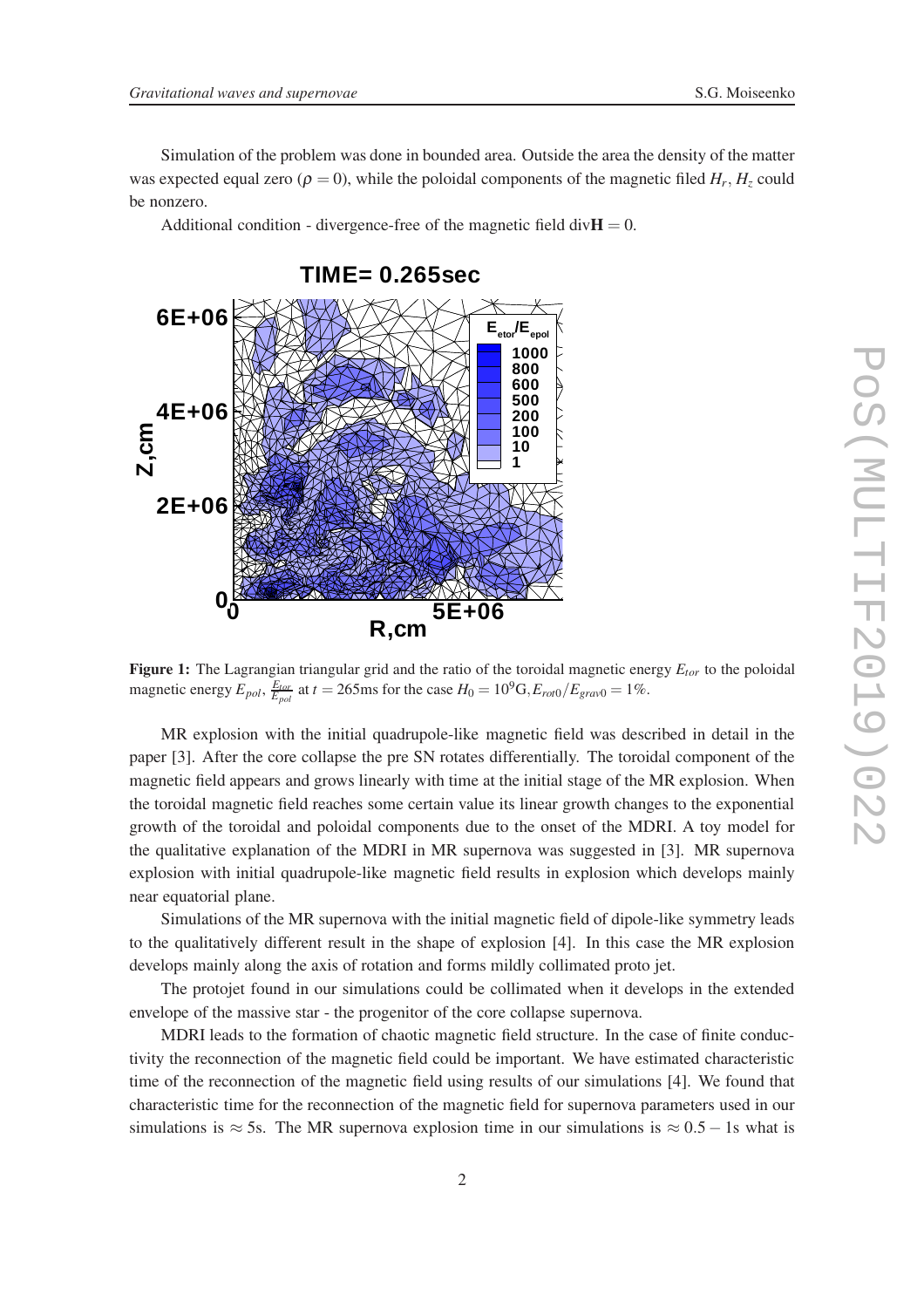





Figure 3: Zoomed time evolution of rotational energy *Erot* (solid line), magnetic poloidal energy *Emagpol* (dashed line) and magnetic toroidal energy  $E_{magtor}$  (dash-dotted line) for the case  $H_0 = 10^9$ G, $E_{rot0}/E_{grav0}$ 1%. Straight dash-dotted line shows exponential growth of the toroidal and poloidal magnetic energies.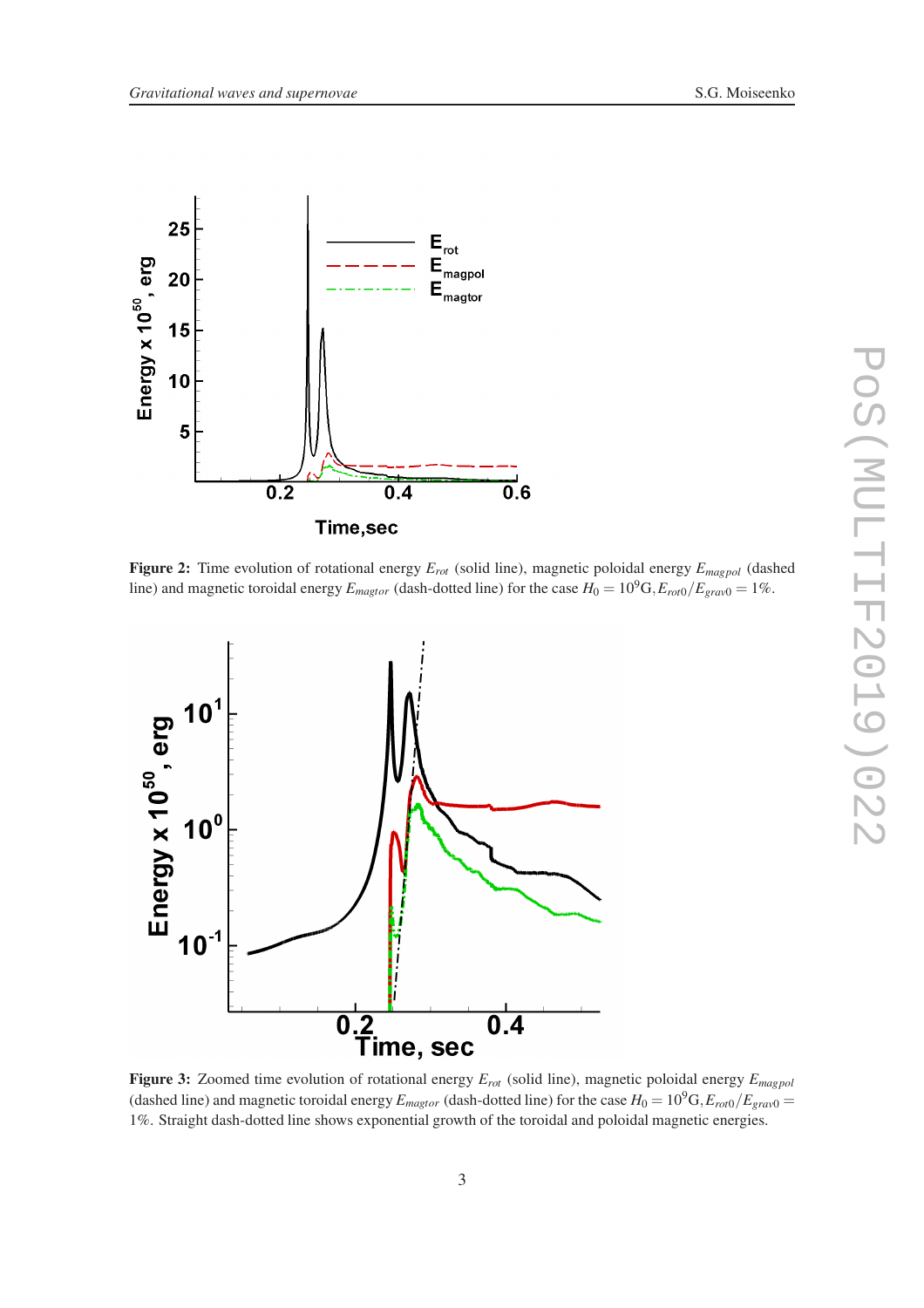significantly less then characteristic time of the magnetic field reconnection development, and do not influence the MR supernova significantly.

At the plots we briefly represent results of our simulations of magnetorotational supernova explosion from [3, 4]

At Fig.1 The Lagrangian triangular grid and the ratio of the toroidal magnetic energy to the poloidal one  $(E_{tor}/E_{pol}$  is represented for the case  $(H_0 = 10^9)$ , G and  $E_{rot0}/E_{grav0} = 1\%$ . The toroidal magnetic energy dominates over the poloidal one in the significant part of the region where new neutron star is forming. The MDRI is well-resolved on our triangular grid.

The Fig.2 represents a time evolution of rotational, magnetic poloidal and toroidal energies for MR explosion when  $H_0 = 10^9$ G.

The Fig.3 is the same data plot as the Fig.2 but zoomed and the vertical axis is in logarithmic scale. The straight dash-dotted line at the Fig.3 shows the exponential growth of the toroidal and poloidal magnetic energies with the time due to the MDRI.

The Fig.4 shows the time evolution of the magnetic field components as an example of MDRI development.

We have done simulations for different initial masses of the iron core and for different initial angular velocities of presupernova. The supernova explosion energy grows significantly with increase of the core mass. The dependence of the explosion energy on the core mass for the different initial values of the rotational energy (angular velocity) is presented at Fig.5 for the initial quadrupole-like magnetic field [5].

### 3. Gravitational signal from core collapsed supernova

Results of multidimensional simulations of core-collapse supernovae were used to calculate the emitted gravitational energy and the form of the gravitational waves(GW) signal. The gravitational signal from nonspherical gravitational collapse was calculated in [6, 7]. Ones of the first papers where the gravitational signal was calculated using the results of the numerical simulations of core collapse supernova are  $[8, 9]$ . To calculate the GW power  $\vec{E}$  in numerical simulations the quadrupole moment

$$
D_{\alpha\beta} = \int \rho(\mathbf{r}, t) (3r_{\alpha}r_{\beta} - \delta_{\alpha\beta}r^2), \qquad (3.1)
$$

an its time derivatives are calculated. Then the  $\dot{E}$  is calculated by formula [10]

$$
\dot{E} = \frac{G}{45c^5} \dddot{D}_{\alpha\beta} \dddot{D}^{\alpha\beta}.
$$
\n(3.2)

Papers [11, 12] represent the detailed calculations of the gravitational signal for rotation core collapse supernovae simulations. It was shown that the GW signal frequency is about 700 Hz for the specified equation of state.

In the paper [13] the gravitational signal from nonspherical collapse of rigidly rotating dust cloud was studied. The gravitational signal from oblate spheroid of a mass *M*, major and minor semi-axes *A* and *C* correspondingly was considered. The gravitational power can be expressed by the formula:

$$
L_{GW} = \frac{2}{375} \frac{GM^2}{c^2} (\ddot{A}^2 - \ddot{C}^2)^2.
$$
 (3.3)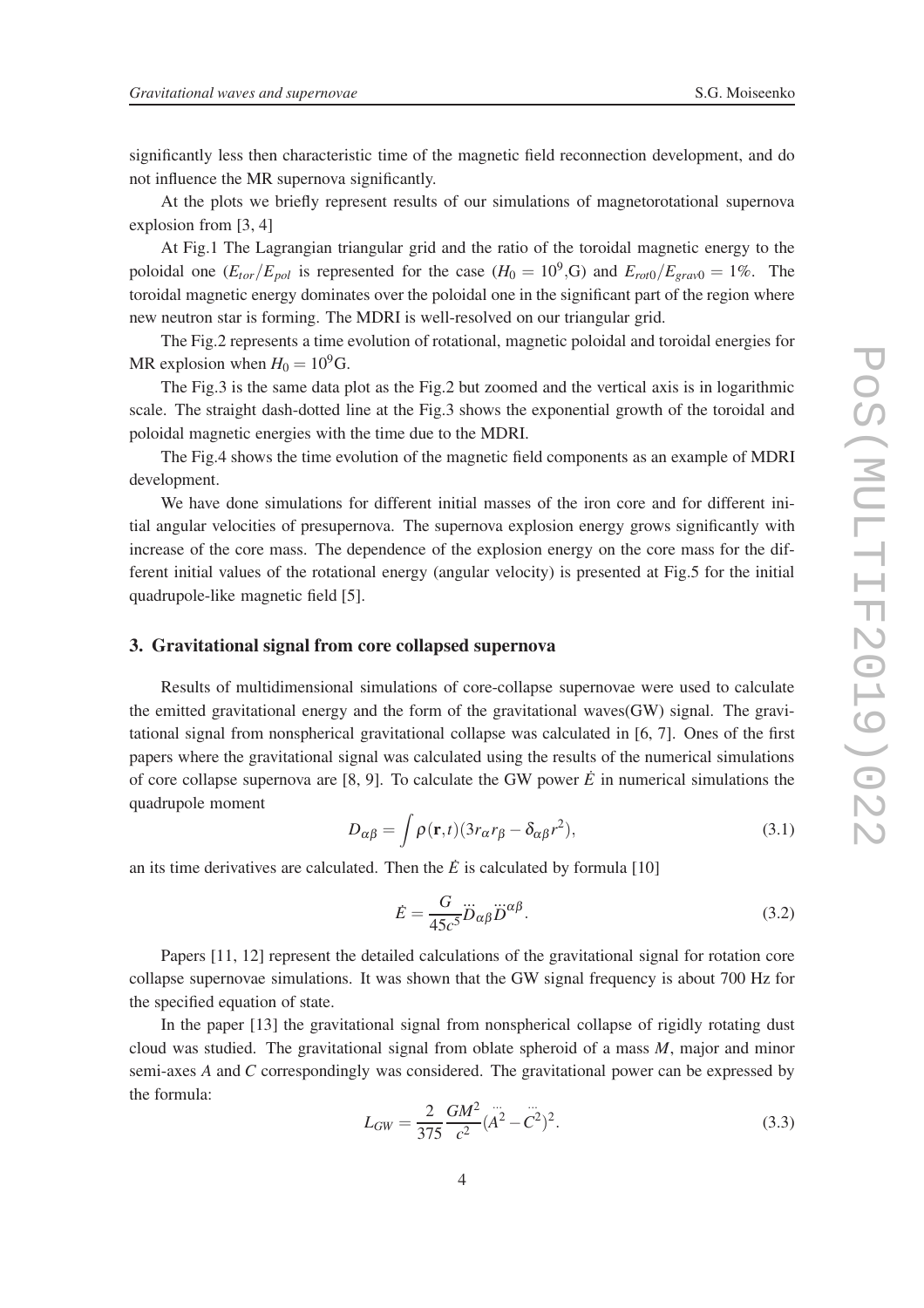

Figure 4: An example of the MDRI development in MR supernova explosion . Gray scale is the toroidal field  $H_{\varphi}$  levels. Arrows show a direction and strength of the poloidal magnetic field  $H_r$ ,  $H_z$  [4].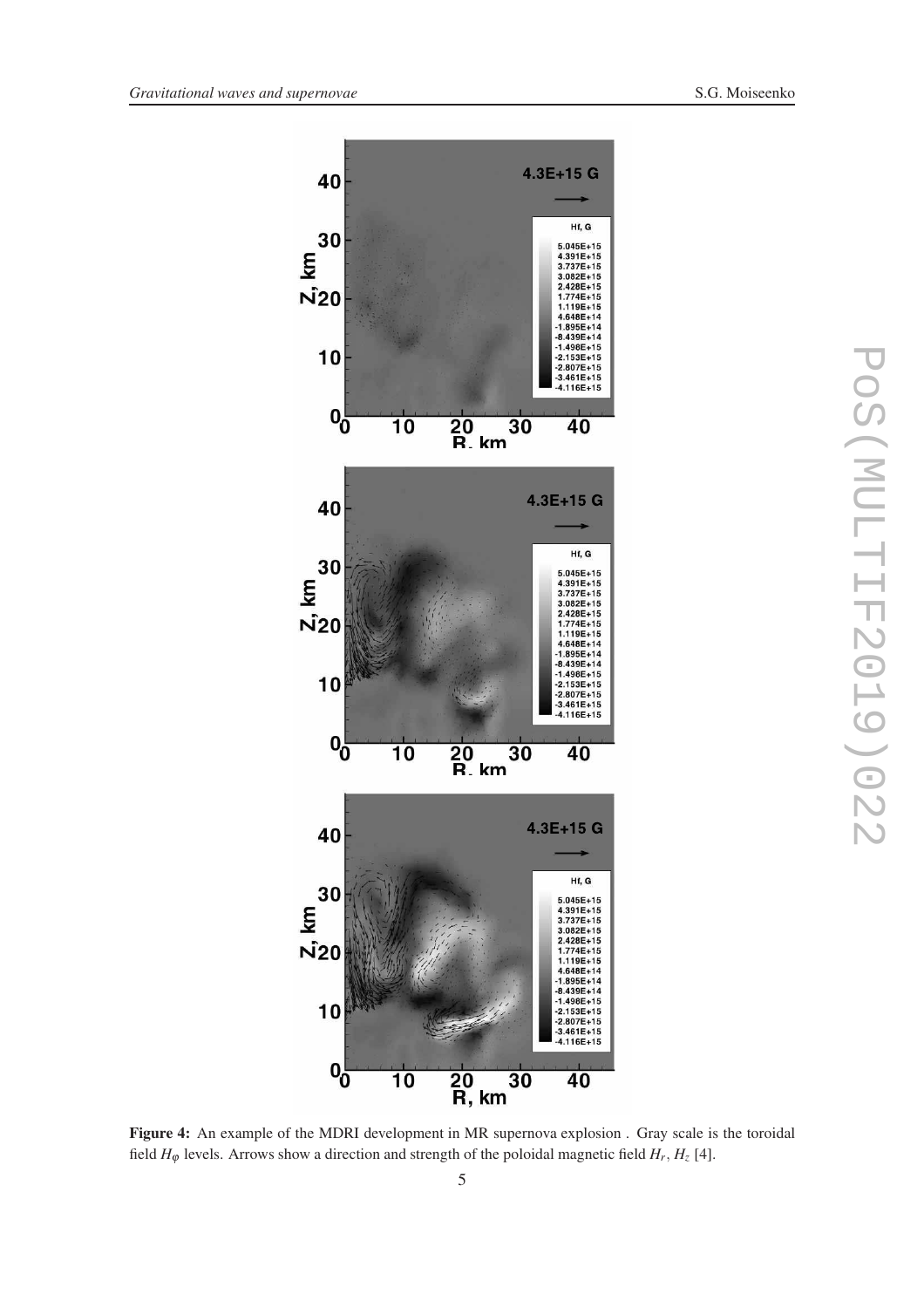

**Figure 5:** Dependence of the supernova explosion energy on the core mass for initial angular velocity  $\omega_0$  $\approx$  3.53*s*<sup>-1</sup>(solid line) and  $\omega_0 \approx$  2.52*s*<sup>-1</sup>(dashed line) (before collapse).

In the paper [14] it was found that main part the GW energy is emitted during bounce process. To avoid singularity (infinite density) in the collapse of dust matter at bounce moment the ellipsoid with the finite entropy was considered, its density and thickness remain finite at the bounce time. In [14] the following formula was suggested:

$$
E_{GW} \approx kMc^2 (r_g / A_{min})^{7/2} \frac{A_{min}}{C_{min}},
$$
\n(3.4)

where  $r_g = 2GM/c^2$  - Schwarzschild radius,  $A_{min}$  - minimal value of major semi-axis,  $A_{min}$  - minimal value of minor semi-axis.

According to [14]  $k \sim 0.01$ .

We roughly estimate the gravitational wave power from our simulations done in [15] for the core mass is  $1.2M_{\odot}$  [16].

From formula (3.4) we get the energy of GW for the following calculated bounce parameters:

$$
A_{min} = 5.5 \cdot 10^5 \text{ cm}, \quad \frac{C_{min}}{A_{min}} = 0.5 \quad \text{for} \quad M = 0.24 M_{\odot}, \qquad E_{GW} = 1.3 \cdot 10^{49} \text{ erg},
$$
  
\n
$$
A_{min} = 5.3 \cdot 10^6 \text{ cm}, \quad \frac{C_{min}}{A_{min}} = 0.79 \quad \text{for} \quad M = 0.3 M_{\odot}, \qquad E_{GW} = 1.2 \cdot 10^{46} \text{ erg},
$$
  
\n
$$
A_{min} = 9.5 \cdot 10^6 \text{ cm}, \quad \frac{C_{min}}{A_{min}} = 0.83 \quad \text{for} \quad M = 0.5 M_{\odot}, \qquad E_{GW} = 5.4 \cdot 10^{45} \text{ erg}, \quad (3.5)
$$
  
\n
$$
A_{min} = 3 \cdot 10^7 \text{ cm}, \quad \frac{C_{min}}{A_{min}} = 0.89 \quad \text{for} \quad M = 0.8 M_{\odot}, \qquad E_{GW} = 7.4 \cdot 10^{44} \text{ erg},
$$
  
\n
$$
A_{min} = 4.2 \cdot 10^7 \text{ cm}, \quad \frac{C_{min}}{A_{min}} = 0.94 \quad \text{for} \quad M = M_{\odot}, \qquad E_{GW} = 5.9 \cdot 10^{44} \text{ erg}.
$$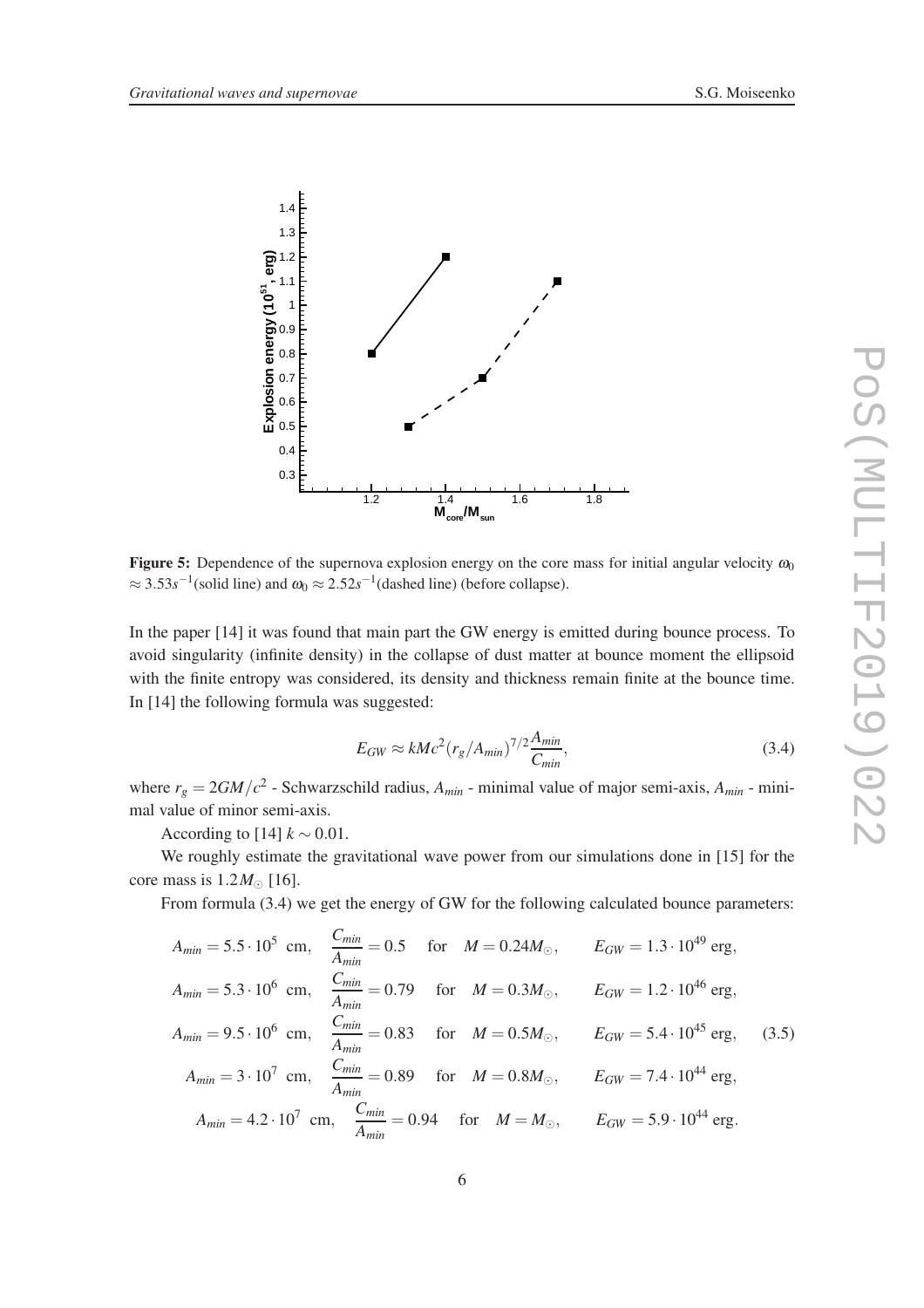Here *M* is star mass inside constant density surface. The energy of the emitted GW is approximately equal to the maximal value of the  $(E_{GW} = 1.3 \cdot 10^{49}$  erg for the mass  $M = 0.24 M_{\odot}$ ) in (3.6). This value is defined by the mass inside the isodence with maximal compression.

The relative amplitude of gravitational wave  $h_{\alpha\beta}$  at the distance *r* for collapsing object is defined by the formula [10, 17]

$$
h_{\phi\phi} = -h_{\theta\theta} = \frac{GM}{5rc^4} \sin^2\theta_0 (\dot{a}^2 - \dot{c}^2), \quad h_{\theta\phi} = 0.
$$
 (3.6)

Here the angle  $\theta_0$  is calculated from *z* axis of spheroid. To estimate the maximum of the amplitude in relation to the observational angle we can write approximately (3.6) for the dimensionless amplitude of the GW at *r* distance form the source we have

$$
h_{\phi\phi} = -h_{\theta\theta} = \frac{GM}{5rc^4} \frac{A_{min}^2}{(\Delta t)^2}.
$$
\n(3.7)

Using (3.6) for  $M = 0.24 M_{\odot}$ , we get

$$
h = h_{\phi\phi} = -h_{\theta\theta} = \frac{6.7 \cdot 10^{-8} \cdot 0.48 \cdot 10^{33}}{5rc^4} \frac{(5.5 \cdot 10^5)^2}{(0.75 \cdot 10^{-3})^2} \approx 1.4 \cdot 10^{-22} \frac{r}{10 \,\text{kpc}}.\tag{3.8}
$$

# 4. Conclusions

The relative amplitude *h* of gravitational waves produced by core-collapse supernova at a distance of 10kpc is  $\sim 10^{-22} - 10^{-20}$  The frequency of the signal is about 1000 Hz. The GW signal of such a high amplitude can be registered by modern gravitational detectors.

This work was partially supported by RFBR grant No.18-02-00619.

#### **References**

- [1] Janka, H.-T. 2017, Handbook of Supernovae, 1095
- [2] Bisnovatyi-Kogan G.S., 1970, Astron. Zh. 47, 813 (Soviet Astronomy, 1971, 14, 652)
- [3] Ardeljan N.V., Bisnovatyi-Kogan G.S., Moiseenko S.G., 2005, MNRAS, 359, 333
- [4] Moiseenko S.G., Bisnovatyi-Kogan G.S., Ardeljan N.V., 2006, MNRAS, 370, 501
- [5] Bisnovatyi-Kogan, G. S., Moiseenko, S. G., & Ardelyan, N. V. 2008, Astronomy Reports, 52, 997
- [6] Schutz B.F. *Class. Quantum Grav*. 6, 1761 (1989)
- [7] Smith S.C., Houser J.L., Centrella J.M. *Astrophys. J.* 458, 236 (1996)
- [8] Sazhin M.V., Ustyugov S.D., Chechetkin V.M. *JETP Lett* 64, 871 (1996)
- [9] Sazhin M.V., Ustyugov S.D., Chechetkin V.M. *JETP* 86, 629 (1998)
- [10] Landau L.D., Lifshitz E.M. The classical theory of fields (Oxford:, Butterworth-Heinemann, 2000)
- [11] Dimmelmeier H., Ott C.D., Janka H.-T., Marek A., Mueller E. *Phys. Rev. Lett.* 98, 251101 (2007)
- [12] Dimmelmeier H., Ott C.D., Marek A., Janka H.-T. *Physical Review D* 78, 064056 (2008)
- [13] Thuan T.X., Ostriker J.P. *ApJL*, 191 L105, (1974)